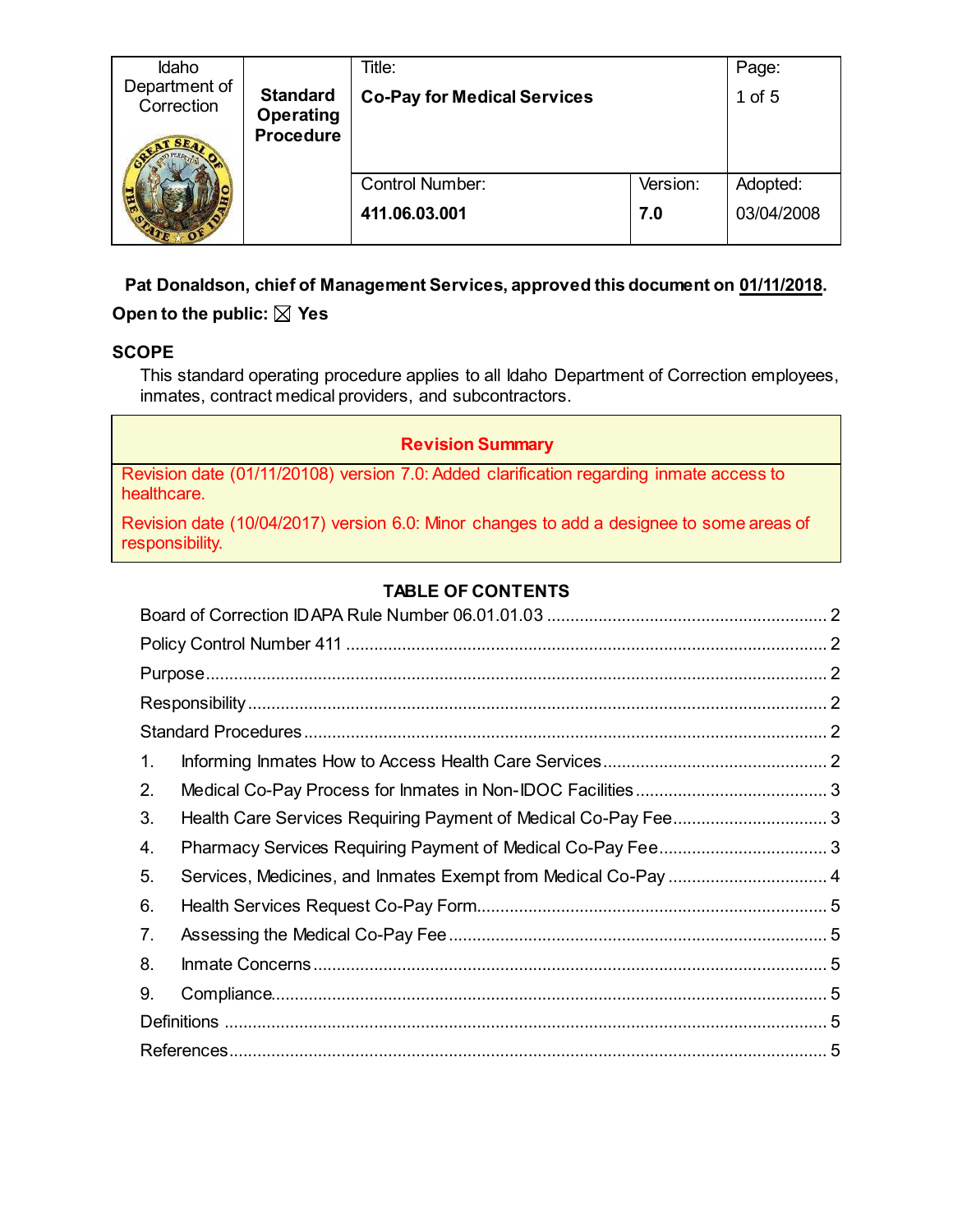| <b>Control Number:</b> | <b>Version:</b> | Title:                      | Page Number: |
|------------------------|-----------------|-----------------------------|--------------|
| 411.06.03.001          | 7.0             | Co-Pay for Medical Services | 2 of 5       |
|                        |                 |                             |              |

### <span id="page-1-0"></span>**BOARD OF CORRECTION IDAPA RULE NUMBER 06.01.01.03**

Department Fee Structure

### <span id="page-1-1"></span>**POLICY CONTROL NUMBER 411**

Medical Co-Pay

#### <span id="page-1-2"></span>**PURPOSE**

The purpose of this standard operating procedure is to establish a system for charging inmates housed in Idaho Department of Correction facilities a fee for health care services provided by the department or its contractors.

#### <span id="page-1-3"></span>**RESPONSIBILITY**

#### *Health Services Director*

The health services director or designee is responsible for:

- Monitoring and overseeing all aspects of health care services.
- Ensuring implementation and continued practice of the requirements of this standard operating procedure.

If health care is contracted, the health services director or designee is responsible for:

- Reviewing and approving all applicable contract medical provider policy, procedure, and forms before implementation.
- Monitoring the contract medical provider's performance, reviewing processes, procedures, forms, and protocols used by the contract medical provider to ensure compliance with all health care-related requirements of contracts, and this standard operating procedure.

### *Contract Medical Provider*

The contract medical provider is responsible for implementing and practicing all requirements of this standard operating procedure, unless specifically exempted by written contracts.

Nothing in this standard operating procedure relieves a contract medical provider of any obligation or responsibility of respective contractual agreements

### **STANDARD PROCEDURES**

<span id="page-1-4"></span>Medical co-pay funds collected in department facilities offset general fund medical expenses. Out of state facilities and county jails that charge co-pay, retain those funds.

### **Healthcare services will not be denied or delayed based on an inmate's ability to pay.**

### <span id="page-1-5"></span>**1. Informing Inmates How to Access Health Care Services**

Intake medical staff must inform inmates of the process to access health care services. This instruction takes place at intake orientation and upon arrival at a new facility.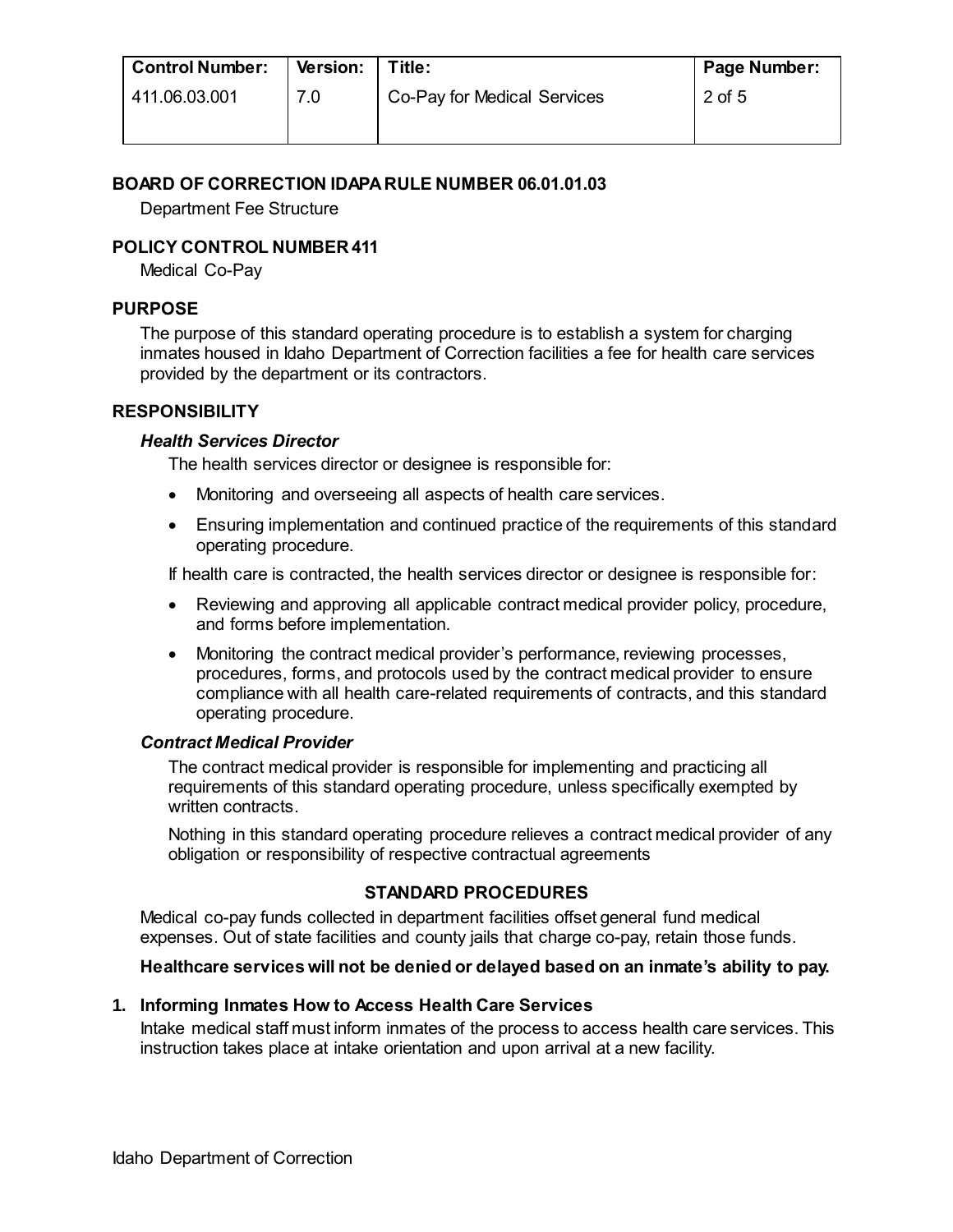| <b>Control Number:</b> | Version: | Title:                      | Page Number: |
|------------------------|----------|-----------------------------|--------------|
| 411.06.03.001          | 7.0      | Co-Pay for Medical Services | 3 of 5       |
|                        |          |                             |              |

### <span id="page-2-0"></span>**2. Medical Co-Pay Process for Inmates in Non-IDOC Facilities**

Inmates may be charged medical co-pay when housed in out-of-state and county jails governed by contract or memorandum of understanding.

If an out-of-state facility or county jail charges co-pay, the limits are:

• \$2 co-pay for inmate-initiated request for medical or dental services

A non-IDOC facility must not deny IDOC inmates medical, dental, mental health, or pharmacy services because the inmate cannot pay.

### <span id="page-2-1"></span>**3. Health Care Services Requiring Payment of Medical Co-Pay Fee**

Medical co-pay fees are as follows:

### *Prison Inmates, CRC Inmate Facility Workers, and Unemployed CRC Work Release Inmates*

- \$2 co-pay for each inmate-initiated sick call service from a physician, physician assistant, nurse practitioner, nurse, health care professional, dental, optometry, or emergency evaluation and treatment
- Co-pay charges are the same for general population and segregated inmates.

### *Employed CRC Work Release Inmates*

• \$10 co-pay for inmate-initiated sick call service from a physician, physician assistant, nurse practitioner, nurse, health care professional, dental, optometry, or emergency evaluation and treatment.

### <span id="page-2-2"></span>**4. Pharmacy Services Requiring Payment of Medical Co-Pay Fee**

Whether medications are dispensed to the inmate in self-medicate or 'keep-on-person' quantities or by individual unit doses, all medical prescriptions are ordered by health care providers in quantities and durations that are medically appropriate and according to all applicable laws and regulations.

Pharmacy service medical co-pay fees are as follows:

#### *Prison Inmates, CRC Inmate Facility Workers, and Unemployed CRC Work Release Inmates*

There is no co-pay for prescription or OTC medication.

### *Employed CRC Work Release Inmates*

There is a \$5 pharmacy services medical co-pay for inmates receiving over-the-counter or prescription medications for each course, treatment, or per prescription.

When a health care professional approves, reevaluates, renews, rewrites, or refills a medication order, that transaction is a new prescription and subject to a co-pay charge.

Renewed over-the-counter or prescription medications are charged a co-pay fee.

Co-pay fees are charged every ninety days for the renewal of any maintenance medication except those covered under chronic disease clinics.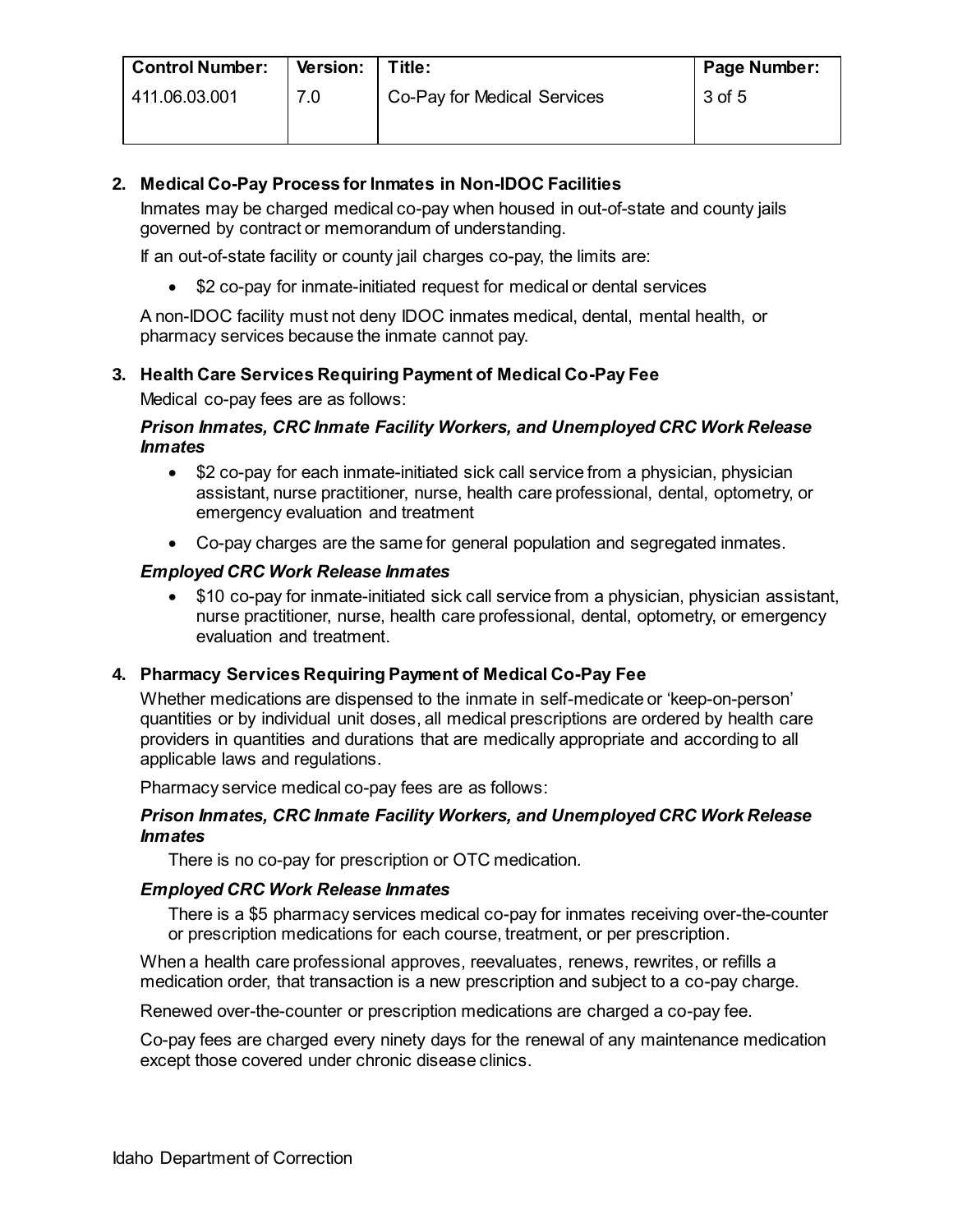| <b>Control Number:</b> | <b>Version:</b> | Title:                      | Page Number: |
|------------------------|-----------------|-----------------------------|--------------|
| 411.06.03.001          | 7.0             | Co-Pay for Medical Services | 4 of 5       |
|                        |                 |                             |              |

## <span id="page-3-0"></span>**5. Services, Medicines, and Inmates Exempt from Medical Co-Pay**

Co-pays are not charged for:

- Initial assessments during the reception and diagnostic process, including physical and dental examinations and screening
- Prescribed laboratory studies and tests
- Prescribed x-rays
- Testing routinely done during the intake process
- Prescribed psychiatric or psychological testing and evaluation
- Dressing changes and other ongoing treatments ordered by a health care professional for treatment prescribed over the course of several days or weeks
- Miscellaneous inmate health assessments including screenings for work and program assignments
- Medications ordered for treatment of a chronic disease that is followed in the chronic disease clinic
- Tuberculosis prophylaxis types of medications
- Chronic disease clinic including prescribed infirmary care, transfer screenings, periodic assessments, and scheduled follow-up exams
- Mental Health
- Follow-up visits authorized by health care professional
- Written referrals by one health care professional to another for the same presenting problem
- Inmates injured while on work projects and who are covered by department supplemental insurance or are under the care of a workman compensation provider
- Medical care needed as a result of sexual assault while incarcerated
- Eyeglasses provided once every two years by prescription
- Tuberculosis prophylaxis types of medications
- Chronic disease clinic including prescribed infirmary care, transfer screenings, periodic assessments, and scheduled follow-up exams
- Mental Health
- Follow-up visits authorized by health care professional
- Written referrals by one health care professional to another for the same presenting problem
- Inmates injured while on work projects and who are covered by department supplemental insurance or are under the care of a workman compensation provider
- Medical care needed as a result of sexual assault while incarcerated